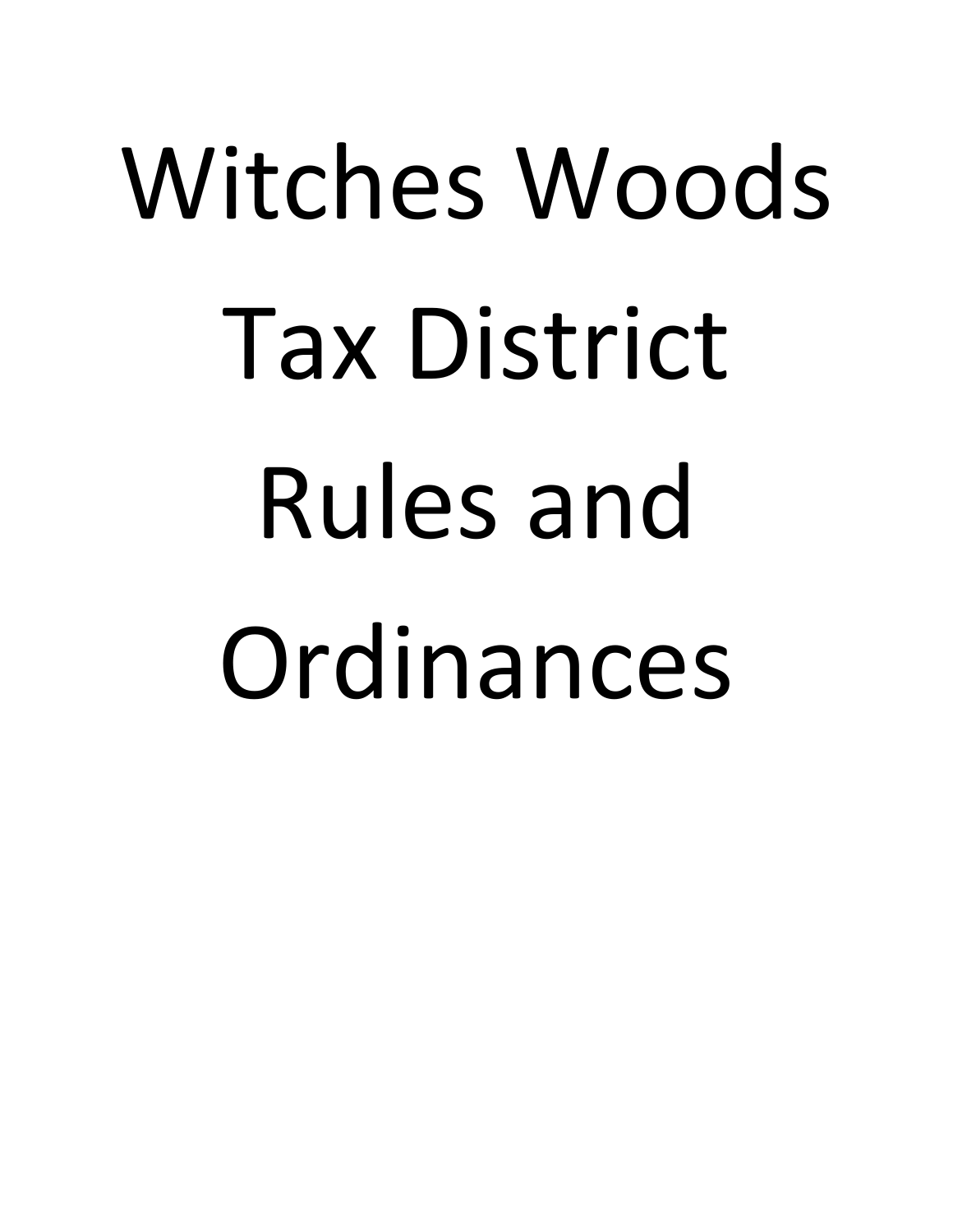### **RULES**

The Witches Woods Tax District ("WWTD") has established the following set of Rules and Ordinances to protect the safety of our Residents, their families, and guests and to protect and preserve the lake, roads, and common areas of the property within the WWTD. Residents who have questions or issues with these provisions are urged to contact a member of the WWTD Safety, Rules and Ordinances Committee. Tax District Rules and Ordinances are enforceable by the Witches Woods Tax District and/or other governmental agencies.

### **A. ROADS**

The WWTD owns and maintains the WWTD Roads in a manner that promotes the safety of WWTD Residents and others who use the roads in support of our Residents.

1. All motor vehicles utilizing the roads must comply with all State of Connecticut and Town of Woodstock motor vehicle regulations. The maximum speed for all motor vehicles on lake roads is 15 MPH. Registered motor vehicles may be driven only by licensed drivers or by drivers with learning permits.

2. No unregistered motor vehicles, other than construction or maintenance vehicles permitted under State motor vehicle law and authorized by the WWTD, are allowed on lake roads.

3. The operation of snow mobiles, dune buggies, mini bikes, go carts, unregistered motorcycles, dirt bikes, and all terrain vehicles (ATV's) on lake roads is prohibited.

4. No more than two (2) unregistered vehicles may be stored out of doors on a member's property. Such vehicle, if in poor condition, shall be kept in such a manner as to be screened from public view.

5. To enhance safety and promote aesthetics all property owners must remove brush and debris lying within 5 feet of the travelled roadway adjacent to their property in order to improve sight lines.

6. All Residents must comply with the WWTD Driveway Apron Ordinance. See Ordinances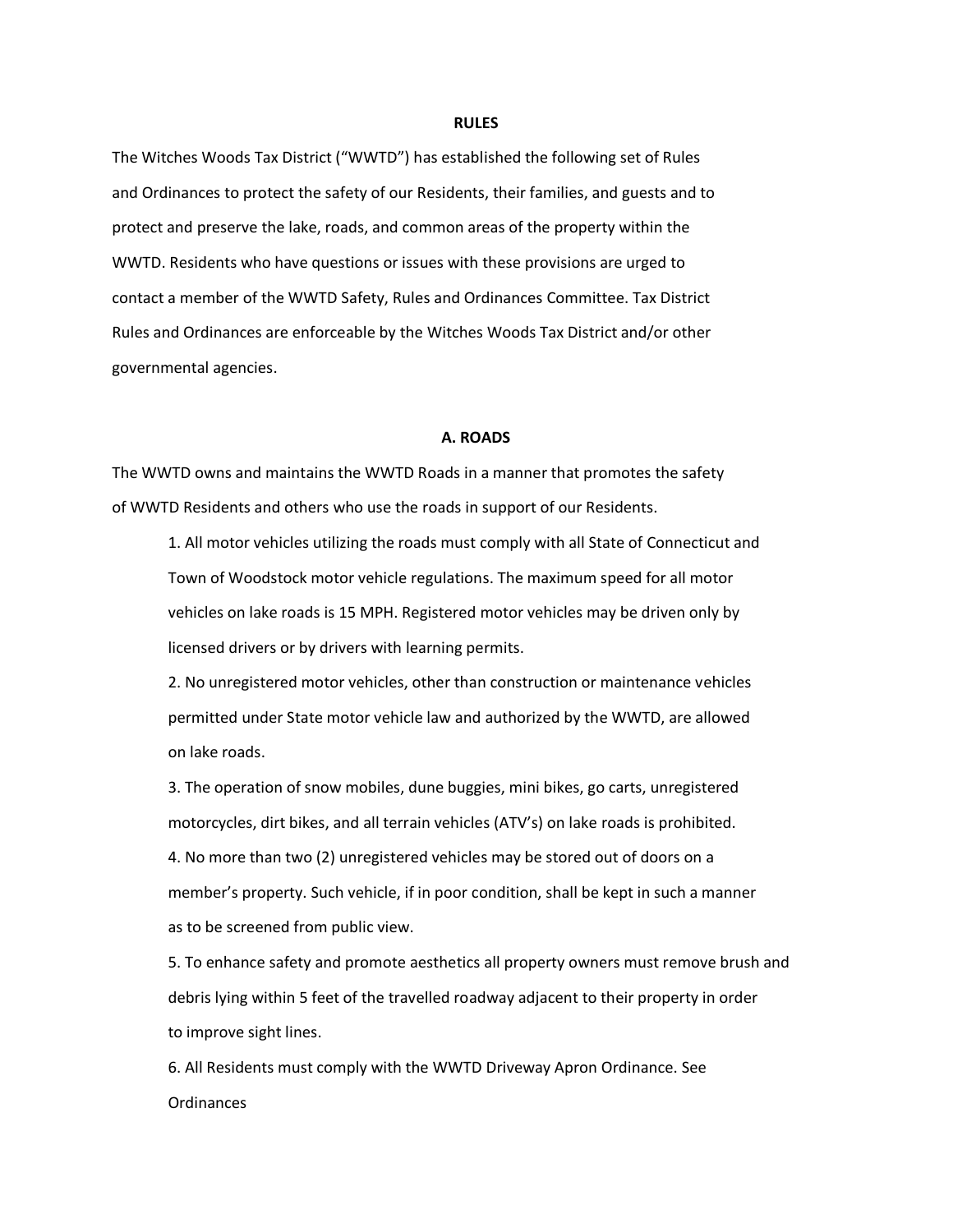### **B. LAKE, BOATING AND SWIMMING**

Purpose: To preserve and protect Witches Woods Lake by preserving water quality and ensuring swimming, boating, and fishing safety. Compliance with the rules and ordinances as set forth by the WWTD is the responsibility of each WWTD, family, and guests. Any member, family, or guest not complying with the rules and ordinances will solely and personally assume the risk of any property damage, injury or death caused by such non-compliance. All boating, swimming, fishing, or use of beaches is at the risk of the individual and the WWTD assumes no responsibility.

1. All watercraft and watercraft operators must comply with State of Connecticut Boating laws and regulations. No one under the age of 14 shall operate a motorized boat without adult supervision onboard. No one shall operate a motorized boat without a safe boating certificate. Boat operators must not be impaired by alcohol or any other substance.

2. All boats must be registered with the WWTD and display WWTD stickers.

3. Maximum length of boats is 18 feet for single hull boats powered by inboard or outboard motors and 21 feet for pontoon boats. Use of Jet Skis and similar powered watercraft on the Lake is prohibited.

4. Maximum horsepower for boats is 75 horsepower. Maximum speed on the lake for all boats is 25 mph. The Cove is a no wake zone with a maximum speed of 5 mph. In addition, no person shall operate a power boat in excess of 5 MPH between the hours of one half before sunset and 9 am the following morning in the case of weekdays, or 10 am on the following day in the case of Saturdays, Sundays or Holidays. Motorized boats operating simultaneously at more than 5 mph shall proceed in a counterclockwise direction

around the lake. No more than 3 motor boats shall be operated in

excess of 5 mph at the same time. (Town Ordinance attached)

5. No more than 1 skier or one tube at one time may be towed behind a boat. All motorized boats towing a skier or tube must have a spotter.

6. All powerboats operating at more than 5 mph must maintain a minimum distance of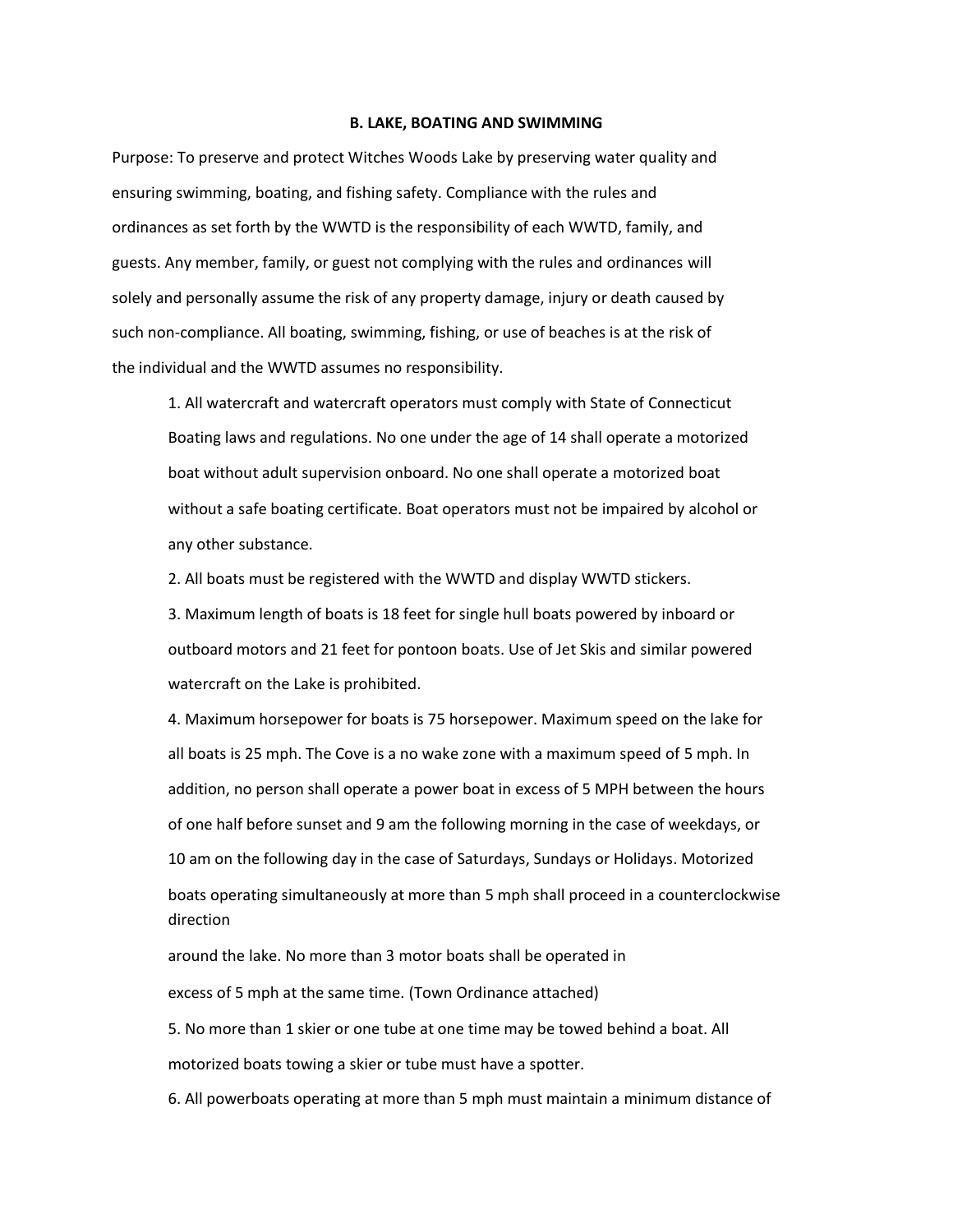100 feet from the shore.

7. All boats shall be operated in a safe manner. No dangerous boating behavior is permitted.

8. All boats that have been used in other lakes must have their hulls cleaned or be out of the water for 3 days before they are launched in Witches Woods Lake.

9. No non-Resident boats are allowed on the lake without an authorization obtained in accordance with procedures established by the WWTD Board of Directors. Powered boats of guests of Residents must receive a written permit to evidence such authorization.

10. During the hours when motor boats are allowed to go faster than 5 mph no swimming shall be allowed beyond 50 feet from the shoreline unless the swimmer is accompanied by a spotter boat or wearing or towing a highly visible safety device. 11. No motorized vehicles are permitted on the frozen lake in the winter.

### **C. BEACHES**

1. No unleashed dogs are allowed on the beaches or in common areas.

2. Beaches must be kept clean. All Residents and their guests shall remove their trash, debris and pet droppings after using common areas.

3. Residents shall level beach areas disturbed by children playing in the sand. The beaches must be kept free of holes and mounds.

4. Residents must behave in a respectful manner towards others using the beach. Loud, raucous or offensive behavior is prohibited.

5. Residents and their guests are responsible for their own safety when utilizing the beaches for swimming and recreation.

6. Bonfires on the beach or in common areas are not permitted.

7. Use of Boat Racks shall be entirely at the discretion of the Tax District Board. Such use and all boats stored shall be at owner's risk.

### **D. DOCKS, RAFTS AND USE OF SHORELINE**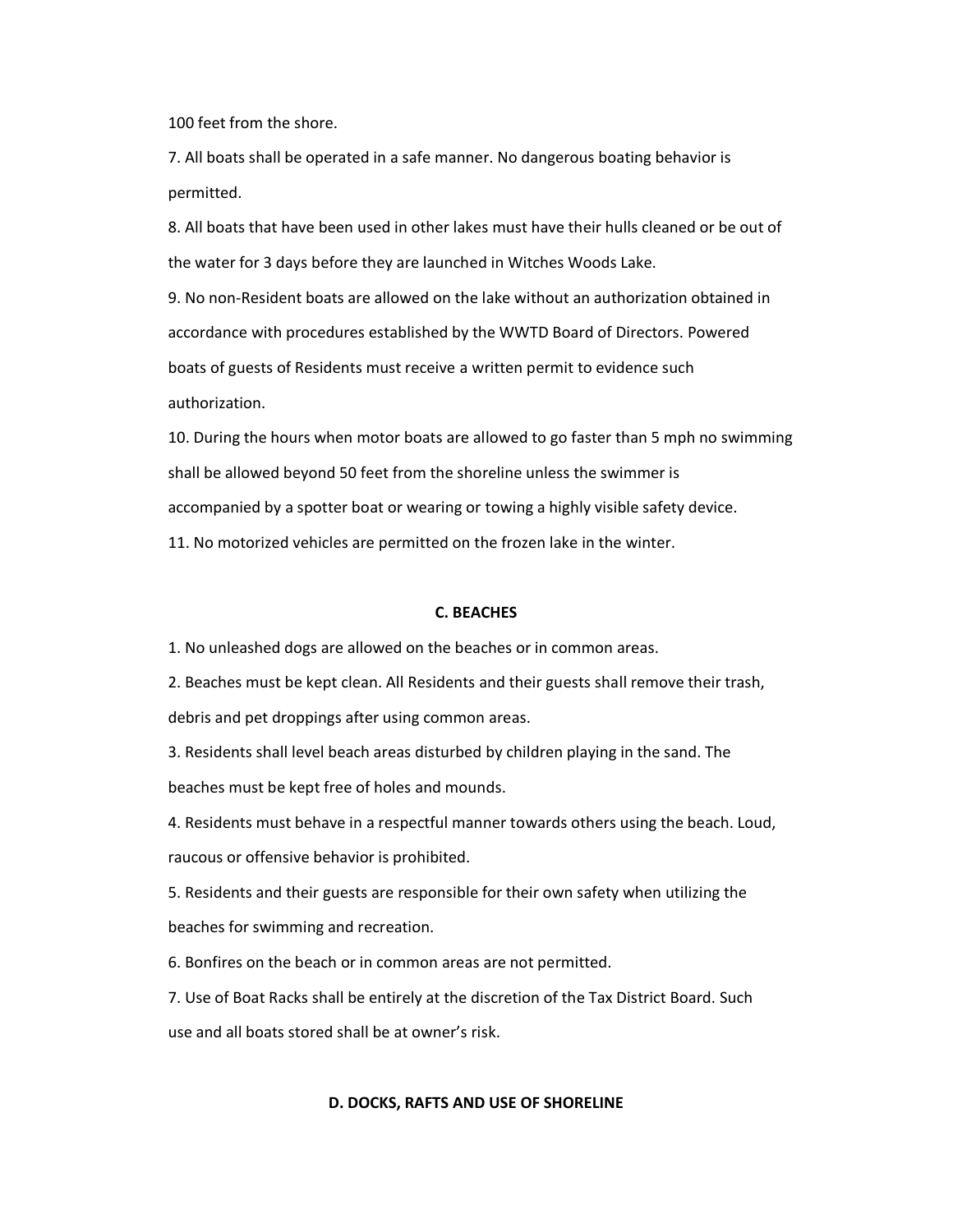1. Docks must not extend into the lake more than 30 feet. Rafts must be securely anchored and not be more than 50 feet from the shore.

2. It is the responsibility of the individual property owner to maintain their waterfront structures in a safe condition or to remove them if in disrepair or unsafe. The WWTD Board shall have the authority, but not the obligation, to remediate unsafe or dangerous conditions existing in shoreline improvements after notice to the respective Resident. Any reasonable expense incurred by the WWTD shall be reimbursed by such Resident.

### **E. FISHING**

1. All Residents and their guests fishing in the lake must be licensed by and comply with State of Connecticut fishing laws and regulations.

2. Residents are encouraged to practice catch and release fishing.

### **F. HEALTH AND ENVIRONMENT**

The Witches Woods Tax District in support of our Residents is empowered to protect and preserve Witches Woods Lake, beaches, dams, and common areas. In order to fulfill this responsibility the WWTD Board has established additional rules, regulations, and guidelines to protect the health and environment of the District and its Residents.

1. It is strongly recommended that homeowners refrain from using chemical fertilizers, weed killers and pesticides on their properties. These chemicals eventually leach into the lake and damage the quality of the water and can encourage unwanted plant life. Only natural 'lake friendly' organic materials in moderate amounts should be utilized. 2. Homeowners' septic systems must comply with the NE District Department of Health regulations. Homeowners must ensure that their septic systems are in good working order and are maintained properly, including periodic inspection and cleaning of septic tanks.

3. The use of salts or chemicals on driveways in the winter should be limited or avoided as these materials eventually leach into the lake and affect the quality of the water.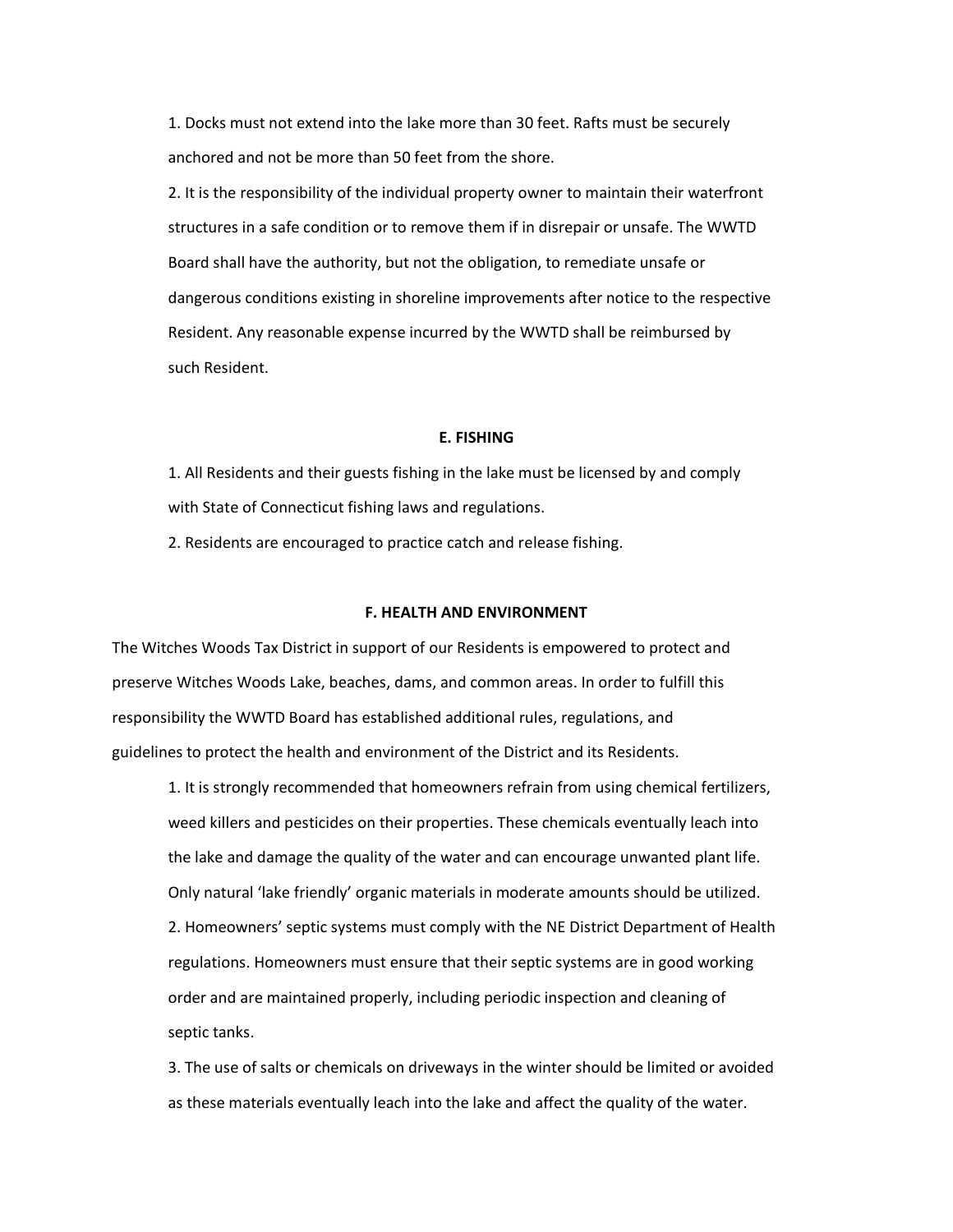4. Each property owner shall exercise as much care as is possible to retain lakeside natural vegetation, trees, shrubs, and other similar growth, properly managed drainage, and protect the lake, roads and common areas from pollution and degradation.

5. Depositing soil, sand, rocks or any other matter into the lake, or causing any change to the shoreline or lake bed, without proper approvals and permits from the WWTD Board and the appropriate governmental agencies is prohibited.

### **G. BUILDING AND LAND USE**

The Land Use Regulations, Zoning Ordinances Building Codes and Health Codes of the Town of Woodstock apply to the residences and related improvements within the WWTD. Woodstock Wetlands Regulations apply to the use of lands adjacent to the Lake and other areas deemed to be regulated areas. In addition to these considerations Residents should be aware that certain Covenants and Restrictions imposed initially by the Lake's Developer and subsequently modified by the WWTD may further impact or limit the use of property within the District. Residents are urged to consult with the appropriate Town of Woodstock officials and the WWTD Board of Directors before undertaking projects that may require regulatory approvals in these areas. The placement of a motor or mobile home on any lot and used as a permanent residence is prohibited. Long term continuous use of an RV as a residence is prohibited.

### **H. ENFORCEMENT OF TAX DISTRICT RULES AND ORDINANCES**

1. The Board of Directors may enforce its statutory powers and authority, Bylaws, Ordinances and Rules and protect the interests of the community by imposing fines; by prosecuting litigation in the District's name; by withholding Lake privileges; by abating any violation without breaching the peace; and as otherwise allowed by law. 2. The Board of Directors will notify federal, state and/or local administrative agencies and law enforcement authorities of criminal violations and regulatory infractions. The District will seek to prosecute trespassing, environmental contamination, and other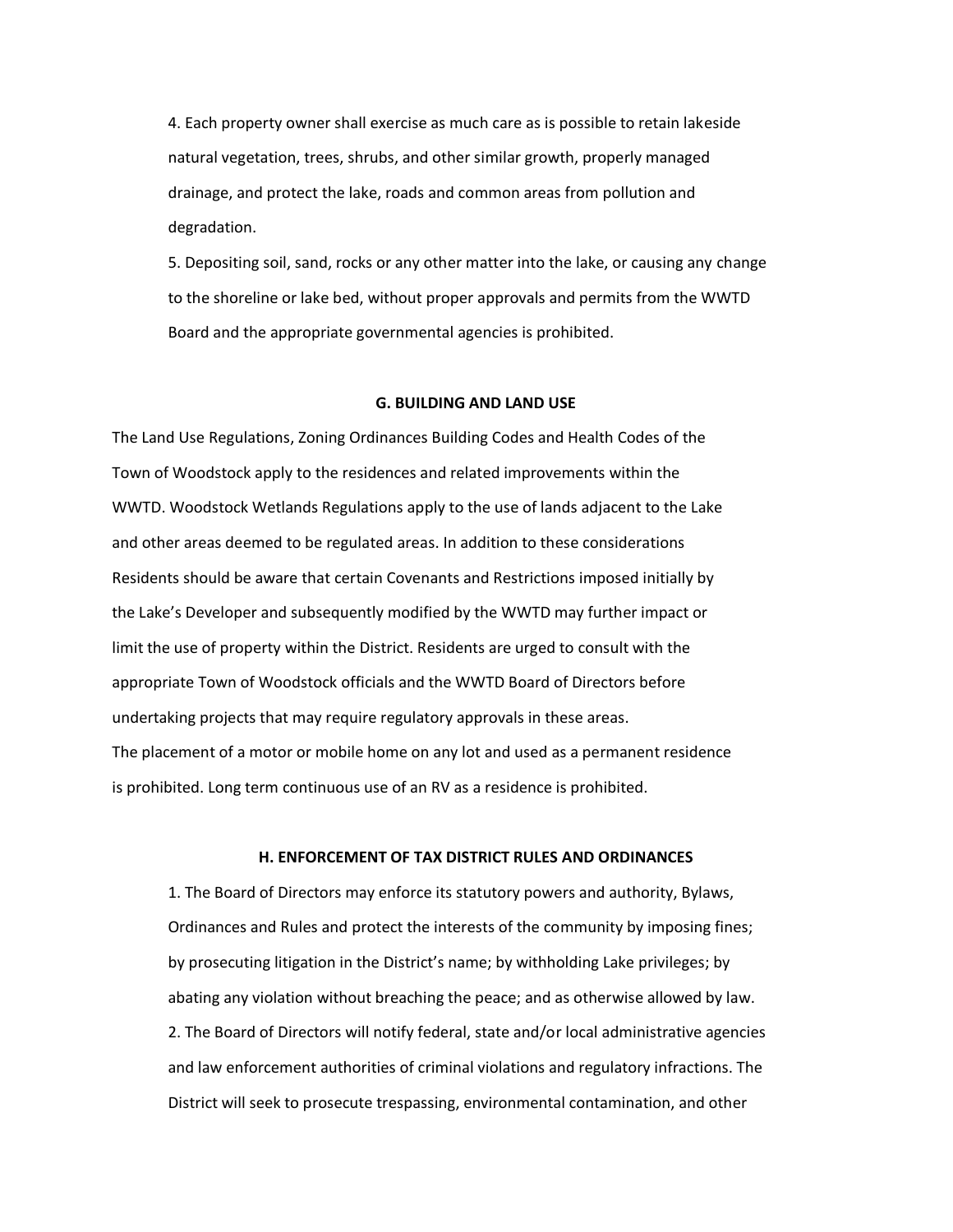crimes committed against it to the fullest extent of the law.

3. At any hearing convened by the Board of Directors of which the accused has been given at least thirty (30) days' notice and an opportunity to be heard and present evidence and witnesses, the Board of Directors may impose fines of up to \$100 for a first offense or \$250 for subsequent offenses plus order full restitution of any actual losses, abatement costs, repair expenses and attorney's fees. Any such fine or amount payable shall be considered to be a Tax and subject to such priority and collection rights as are available to the WWTD under Connecticut law.

4. Lake privileges, including use of beaches and boats may be suspended if: (a) transferred to anyone other than the immediate family member or tenant of the property owner to whom they were issued; or (b) the Board of Directors, at any hearing of which the Resident has been given at least 30 days notice and an opportunity to be heard and present evidence and witnesses, suspends such privileges.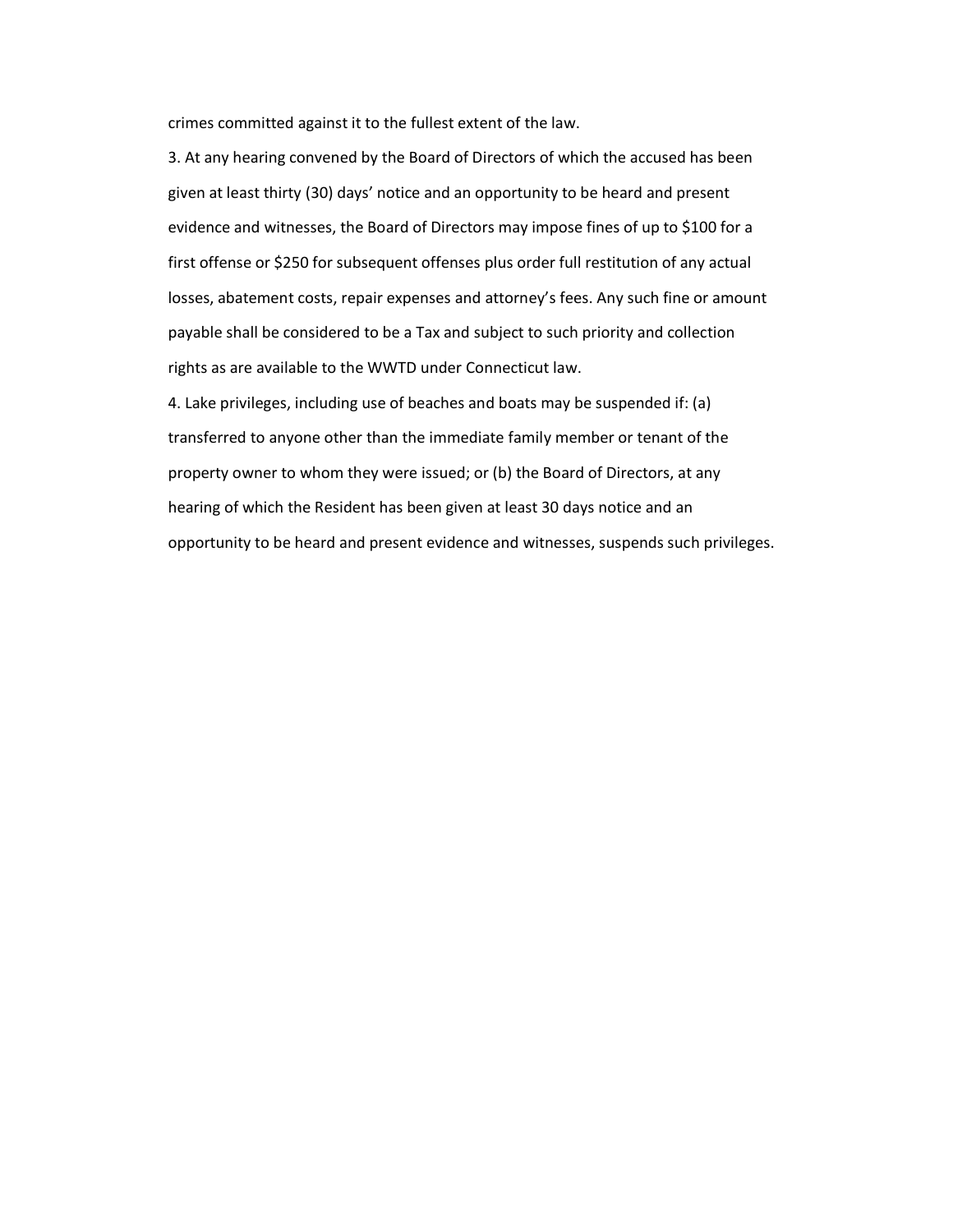# **Ordinances**

### **Driveway Ordinance**

### **Section 1. Definitions:**

**Applicant:** The term "Applicant" refers to the person proposing a driveway apron. **Board:** The Board of Directors of the Witches Woods Tax District. **Driveway Apron:** The access onto or an egress from a District Road. **New Driveway Apron:** An access onto or an egress from a road that was not in existence on or before the adoption date of this ordinance, or an existing access or an existing egress from a road where the use of that driveway apron has changed. **Person:** Includes Corporations, Partnerships, Firms, Associations and or any other entity. **Street/Road:** Any District maintained way constructed for and dedicated to movement of vehicles and pedestrians. The word shall not include private driveways and rights-of-way (R.O.W.).

**District:** The Witches Woods Tax District

### **Section 2. Purpose:**

It is the declared purpose of this ordinance to regulate driveways for the purpose of providing safe and structurally adequate access on roads.

### **Section 3. Procedure:**

1. No person shall construct a new driveway, new driveway apron or modifying an existing driveway leading into a District Road without first obtaining a written permit from the Board, or its agent.

2. No Building Permit(s) will be issued until the applicant has applied for and received a Driveway Apron Construction Permit.

3. A plot plan shall be submitted on behalf of the property owner showing the proposed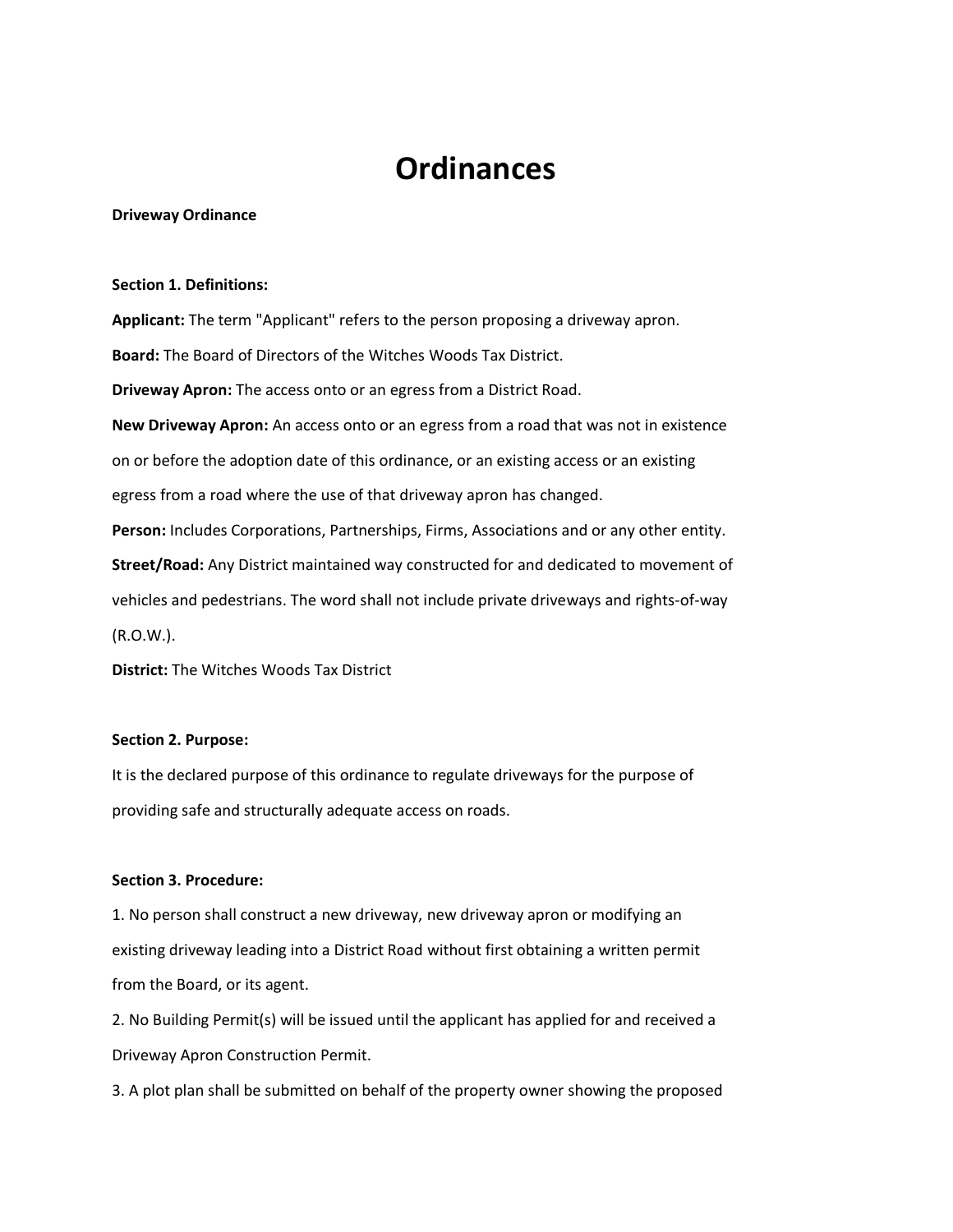layout.

4. Construction of the driveway apron may start only after issuance of the Driveway Apron Construction Permit. Road areas must be kept clean of mud, dirt, stone etc. by installing a tracking pad, to reduce the amount of onsite soils to be tracked on to the adjacent road.

5. Final approval of the driveway apron will be issued by the Board or its designee when all work is completed in accordance with the standards as verified by a post construction inspection. The Town of Woodstock Building Official will be notified when this approval is given.

6. All driveway aprons must and will abut exiting surface of the District Road. No overlayment will be allowed onto the District Road surface.

7. Should the layout require a culvert the property owner shall be solely responsible for the installation and maintenance thereof including the cleaning and any future replacement required for any reason.

### **Section 4. Standards:**

The following standards shall apply to all new driveway apron construction: 1. Driveway aprons shall intersect roadways at an angle of approximately ninety (90) degrees.

2. Driveways shall be designed to prevent storm water flows from entering a District road. Privately owned and maintained drainage diversion swales, detention areas, and/or dry wells shall be utilized to the greatest extent possible. Culverts, with a minimum diameter of fifteen (15) inches, shall be used when crossing District drainage ways. Whenever private swale or private detention area is utilized in diverting driveway water from the District right-of-way, the owner of the subject lot(s) shall be responsible for maintaining the swale or detention area and any culverts in accordance with the approved design.

3. Driveway aprons shall be located as far as possible from roadway intersections.

4. The Board may waiver specific "Standards" within this ordinance, if the standards